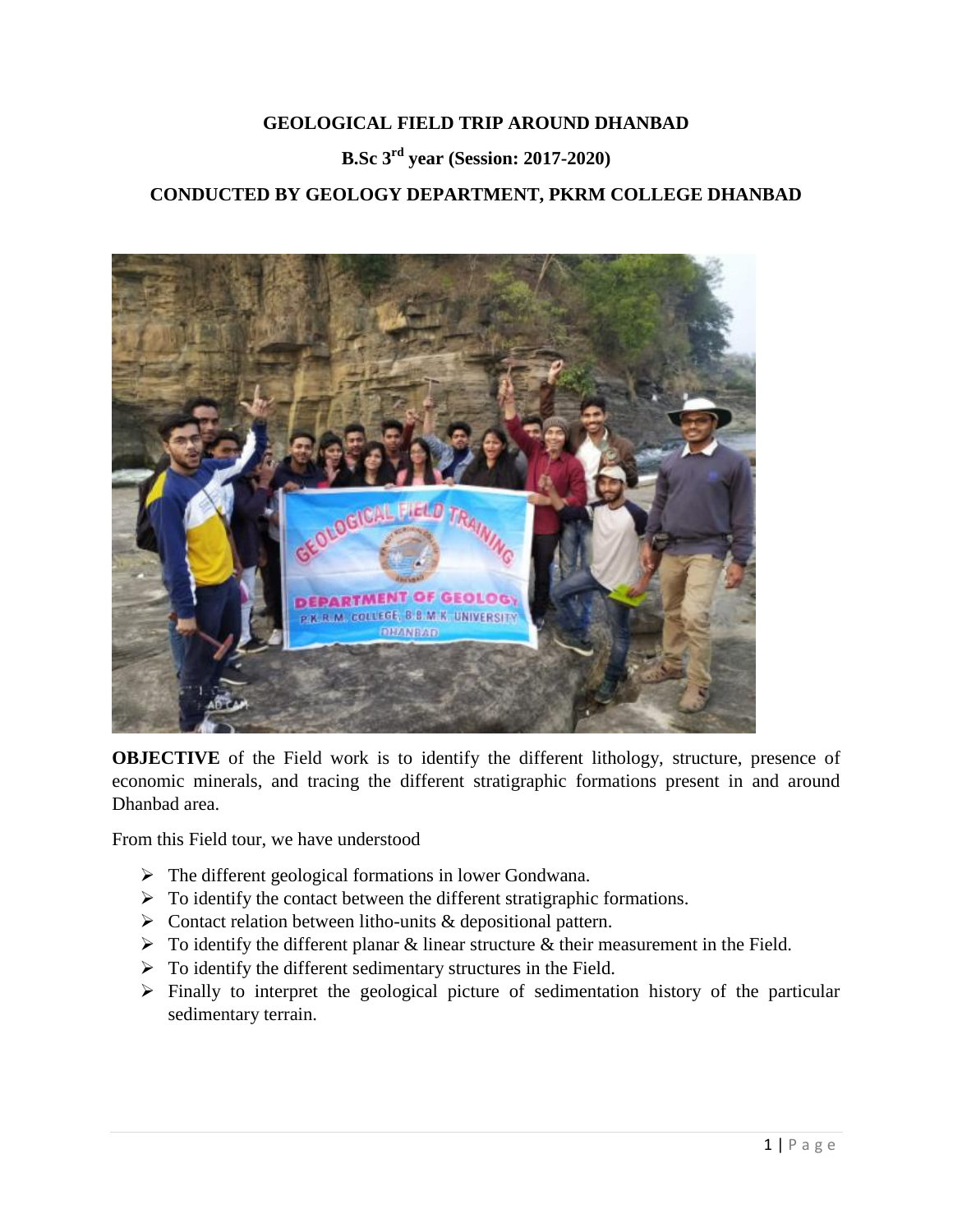## **LOCATIONS ALONG WITH PHOTOGRAPHS:**

### **1. Near Khurdih open pit:**



**Location**: Lat: 23°52'33.5"N, Long: 86°17'42.1"E

**Description**: Quartzo-felspathic vein in Epidiorite along with polyphase deformation due to compressional stress. Pinch & Swell structure developed.

### **2. Near Raththand Open Pit:**

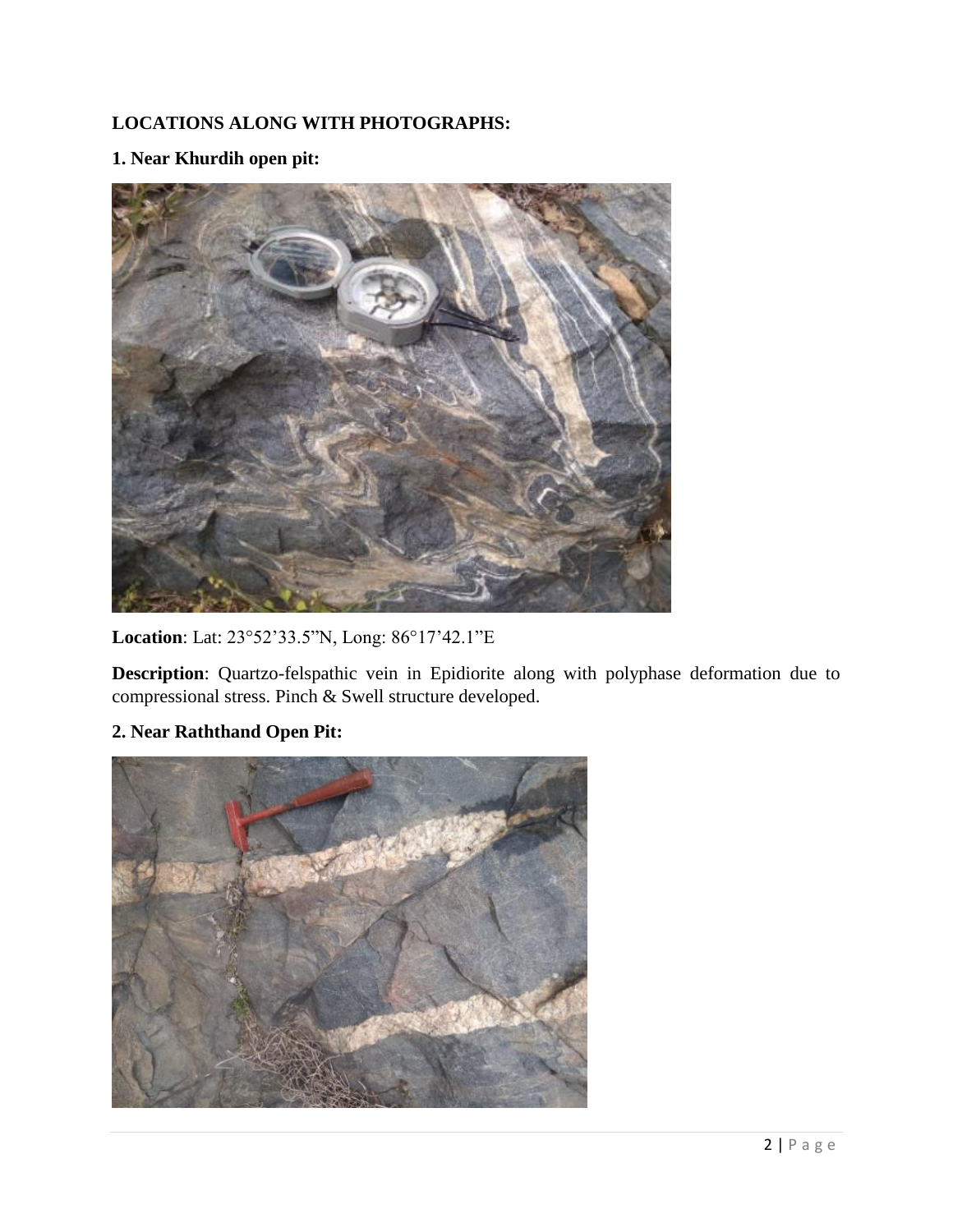**Location**: Lat: 23°52'54.5"N, Long: 86°17'23.9"E

**Description**: Dextral Strike Slip Fault with dextral sense of movement



#### **3. Near Rathathand Open Pit:**

**Location**: Lat: 23°52'52.4"N, Long: 86°17'25.4"E

**Description**: Dolerite dyke exposure.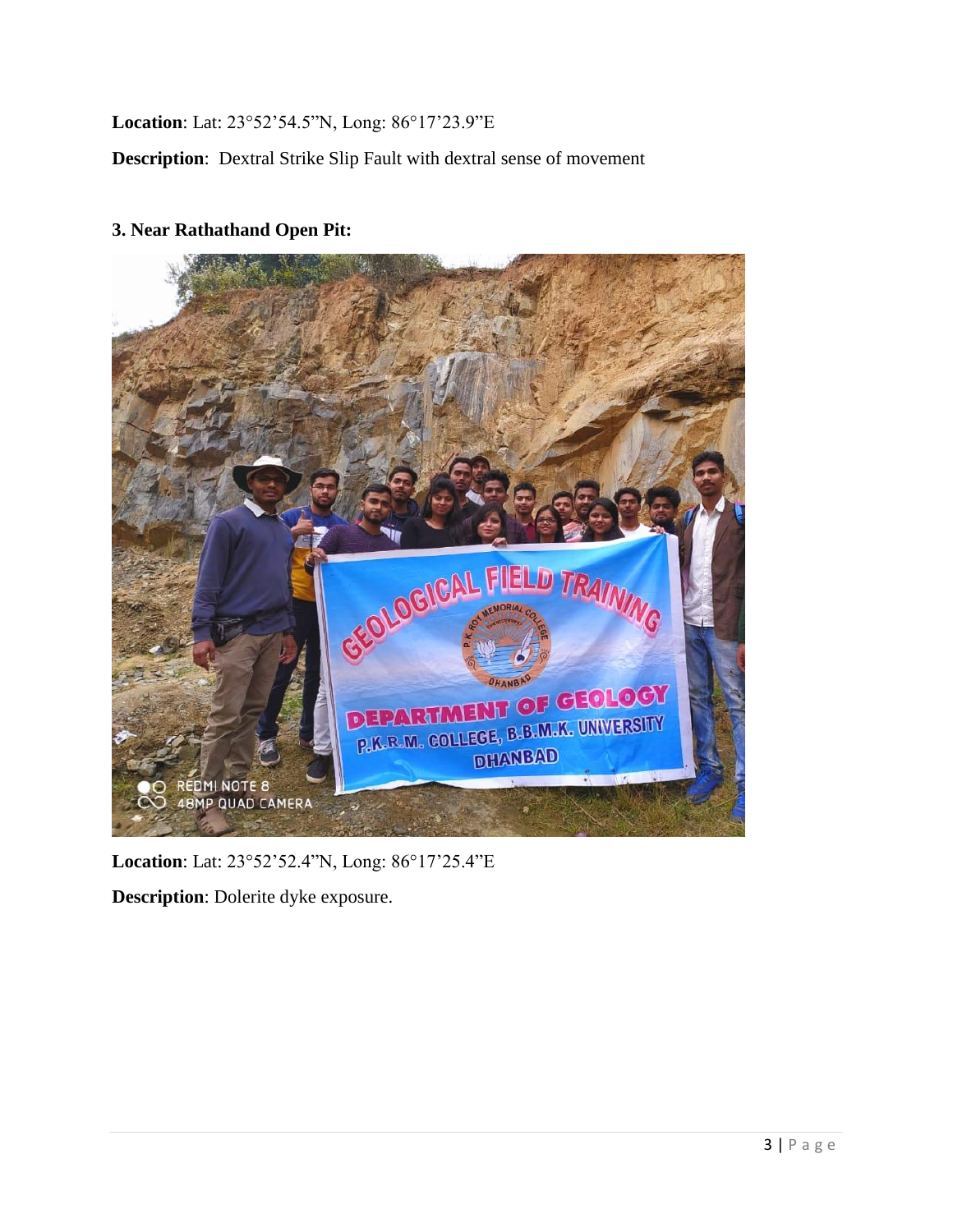## **4. Near Bhatinda:**



**Location**: Lat: 23°42'58.6"N, Long: 86°20'24.2"E

**Description**: Different sedimentary litho-contact exposure along vertical section.

**5. Near Bhatinda:**



**Location**: Lat: 23°42'58.1"N, Long: 86°20'24.9"E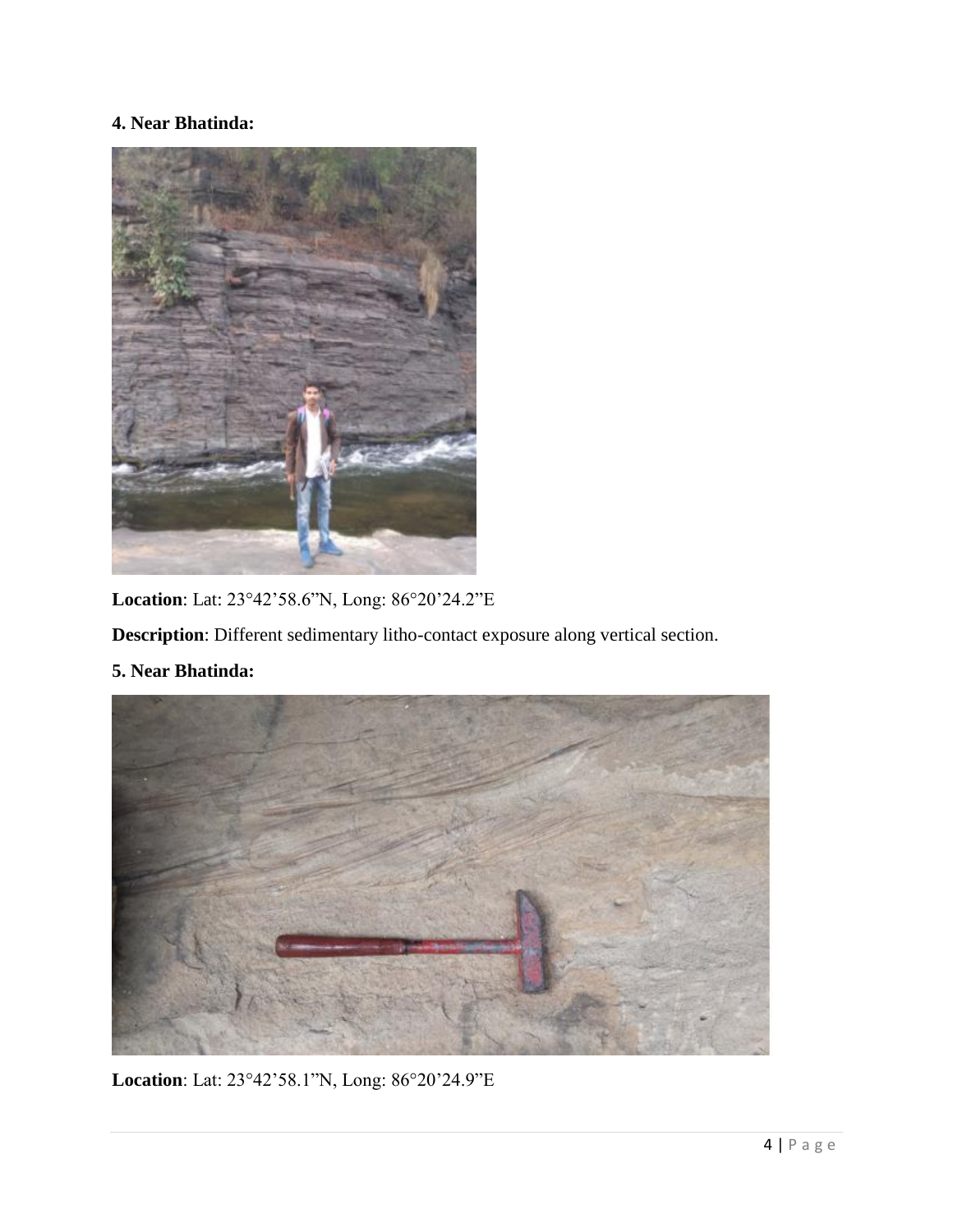**Description**: Cross stratification showing younging direction and depositional environment of sedimentary units.

Conclusions: From Field tour, we B.Sc (3<sup>rd</sup> year, Session-2017-2020) have gained huge practical knowledge such as identification of different rock types, different structures, tracing of different litho-contacts, measuring attitude of bed, history of sedimentary deposition environment & direction, Top & bottom criteria of bed.

**Finally so much thankful to Principal (Dr. B.K Sinha Sir), PKRM college, Dhanbad for financial support & our teacher Dr Swain Sir for such an excellent field experience, our batch ever gained.**